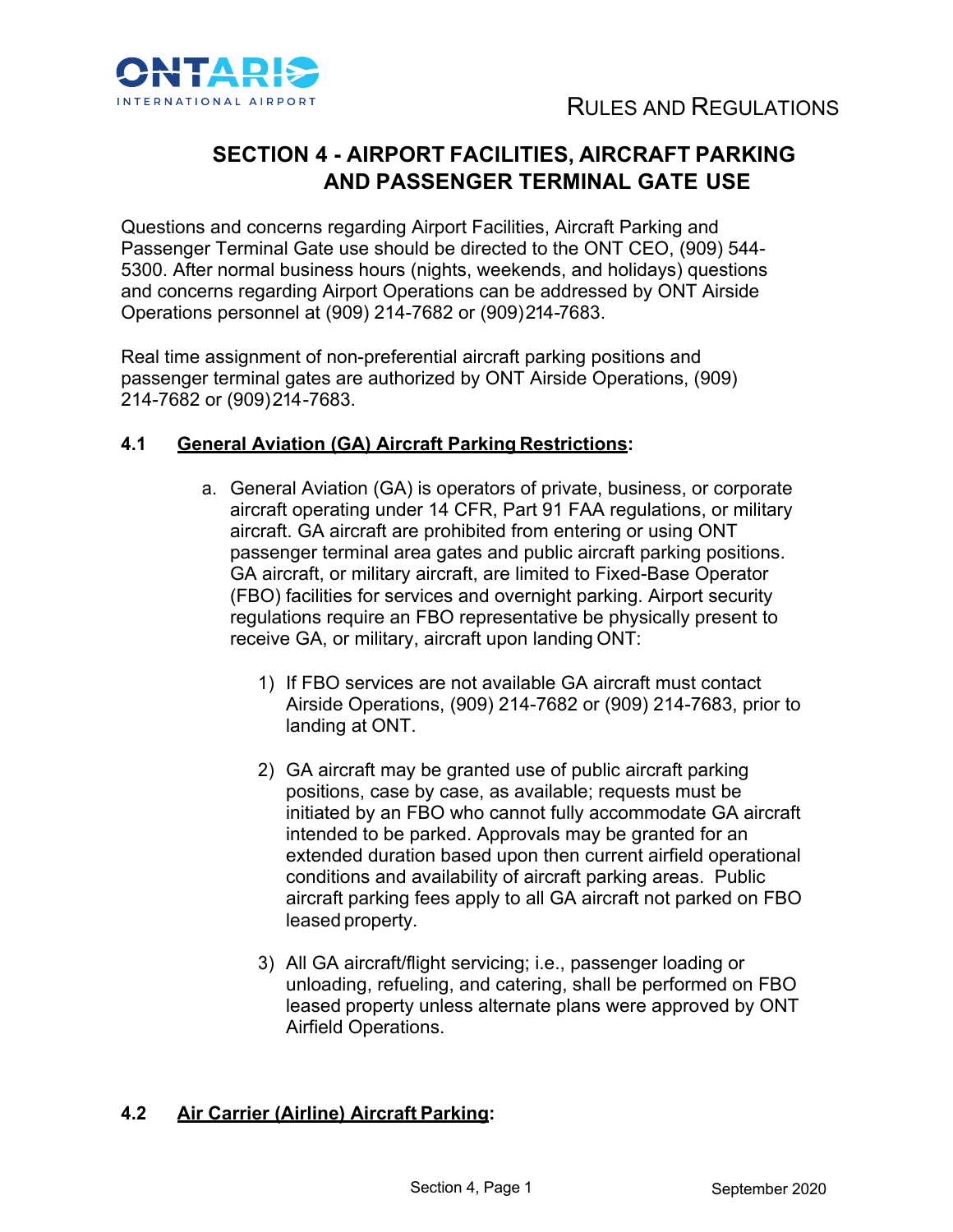

- a. Use of ONT Passenger Terminal (Terminal 2, Terminal 4, and International Arrivals Terminal) and Remote Aircraft Parking positions require prior approval from ONT Airside Operations, (909) 214-7682 or (909) 214-7683.
- b. Airline(s) shall notify ONT Airside Operations, (909) 214-7682 or (909) 214-7683, of any flight delays or cancellations that could impact another airline(s) operation.
- c. Upon request of the ONT CEO or his/her authorized representative the operator of any aircraft disabled, parked or stored at the airport shall move said aircraft. If the operator refuses to comply with such directions, the ONT CEO or his/her designated representative, may order said aircraft moved at the expense of the owner, or operator, without liability for damage(s) that may result from moving said aircraft.
- d. Aircraft parking is limited to size and type of aircraft, as published for each aircraft parking position in paragraph 4.03, herein.
- e. ONT public aircraft parking positions (aircraft aprons, cargo ramps, and passenger terminal gates) exclude tenant and FBO leaseholds, and the private property of United Parcel Service (UPS) Company.
- f. Unattended aircraft shall have all doors closed, and other methods of aircraft access (boarding bridges, stairs and ladders) removed, thereby preventing unauthorized access to the aircraft. For further information, see **Section 7, Airport Security.**
- g. No aircraft shall be parked in a manner which allows that aircraft to overlap the path and safe parking of aircraft using an adjacent aircraft parking position.
- h. ONT Airside Operations, (909) 214-7682 or (909) 214-7683, direct approval is required prior to an aircraft using Non-preferential public aircraft parking positions or passenger gates.
- i. Unless previously authorized by ONT Airside Operations, no person shall park, or leave an aircraft positioned on any ONT aircraft movement area, safety area, aircraft apron, cargo ramp, or otherarea in such a way that any portion of an aircraft protrudes:
	- 1) Onto a runway, taxiway or taxilane;
	- 2) Beyond an aircraft parking position safety clearance envelope marking (red/white);
	- 3) Into a vehicle roadway, or other area designated unsafe for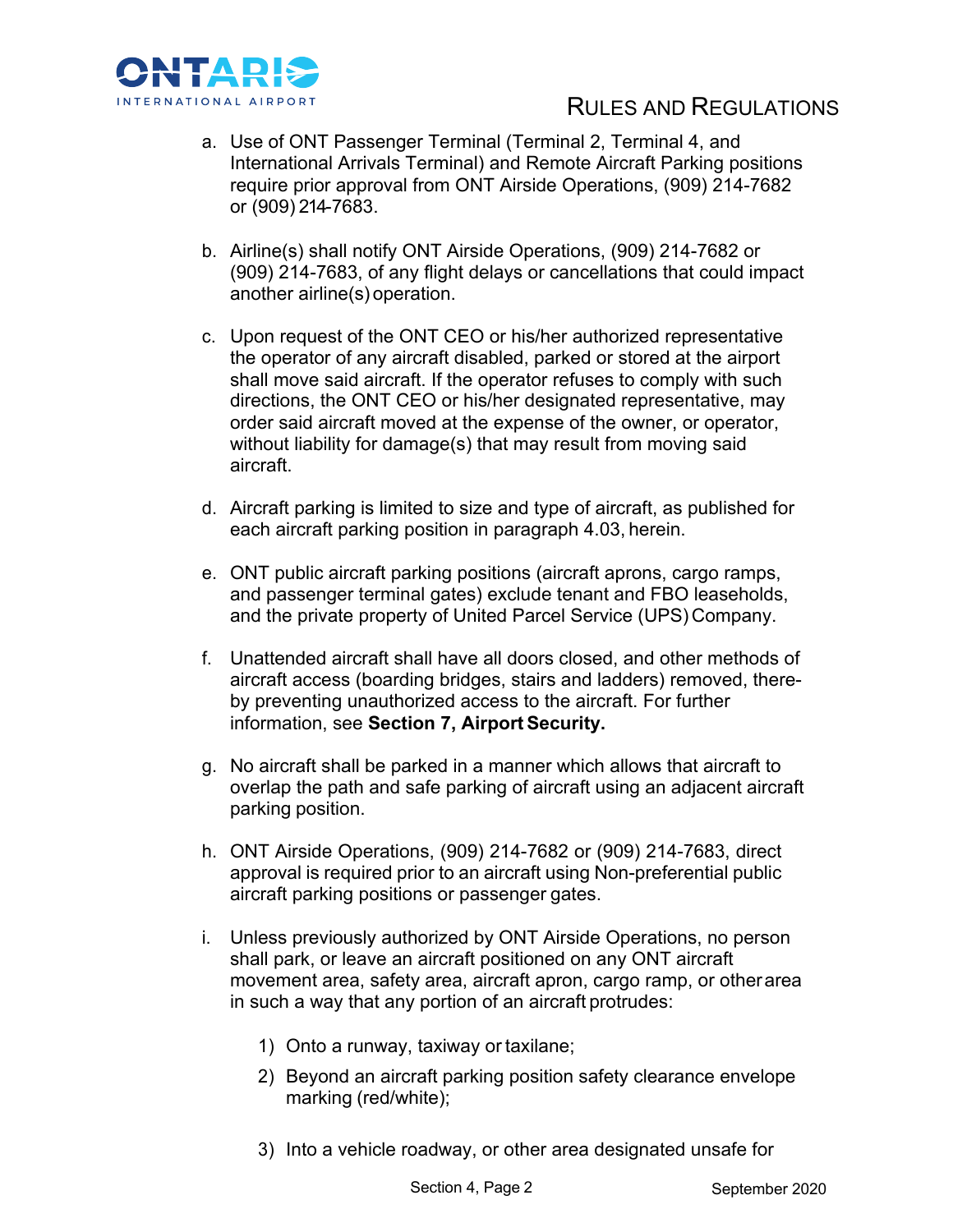

aircraft parking as instructed by the ONT CEO or his/her authorized representative.

- j. During pushback, all aircraft are to be pushed back with its fuselage longitudinally centered over, and parallel to, a taxiway centerline.
- k. Properly parked, all ONT public aircraft parking positions are designed to allow an individual to walk around the aircraft without being forced to walk under any portion of another aircraft. For further information, see **Section 3, Aircraft Operations.**

## **4.3 Aircraft Parking Positions - Maximum Aircraft SizeLimitations:**

The FAA has issued ONT a Modification of Standards (MOS) to accommodate Airbus A380 aircraft. The FAA has designated the A380 as a "Super Heavy" aircraft requiring special consideration for FAA Airport Design Group (ADG) VI standards. Diverted, itinerant, non-scheduled, and alternate airport ADG-VI aircraft may operate at ONT, they include the following: A380, AN124-100, B747-800 and Military C-5A aircraft. Parking of ADG-VI aircraft requires direct assistance and approval from ONT Airside Operations, (909) 214-7682 or (909) 214-7683.

ONT public aircraft parking positions are designed to accommodate a fleet mix of FAA ADG-III, ADG-IV and ADG-V aircraft. Most aircraft parking positions allow aircraft operators to power into a parking position, unless otherwise stated below.

Following is a list of all aircraft parking positions and passenger terminal gates by facility location, number, nose face direction, maximum aircraft size, parking use instructions and Passenger Boarding Bridge (PBB) utility information (if available, PBB utilities normally include ground power, potable water, and pre- conditioned air):

- a. **Terminal 1 (T-1) Aircraft Parking**: T-1 passenger facilities are permanently closed; however, aircraft parking can be assigned for scheduled cargo operations, itinerate and charter flights, and alternate aircraft operations.
- b. Passenger air carriers operating at T-1 are required to use buses for deplaning and enplaning of passengers which may also include military charters accessing the USO at ONT.

| <b>Number</b> | <b>Nose Faces</b> | <b>Max Acft Size</b> | <b>Position Use and Utility Information</b> |
|---------------|-------------------|----------------------|---------------------------------------------|
|               | <b>North</b>      | <b>B767-300 EWR</b>  | Taxi in/out Twy G; No PBB or<br>utilities   |
| 2             | <b>North</b>      | <b>B767-300 EWR</b>  | Taxi in/out Twy G; No PBB or<br>utilities   |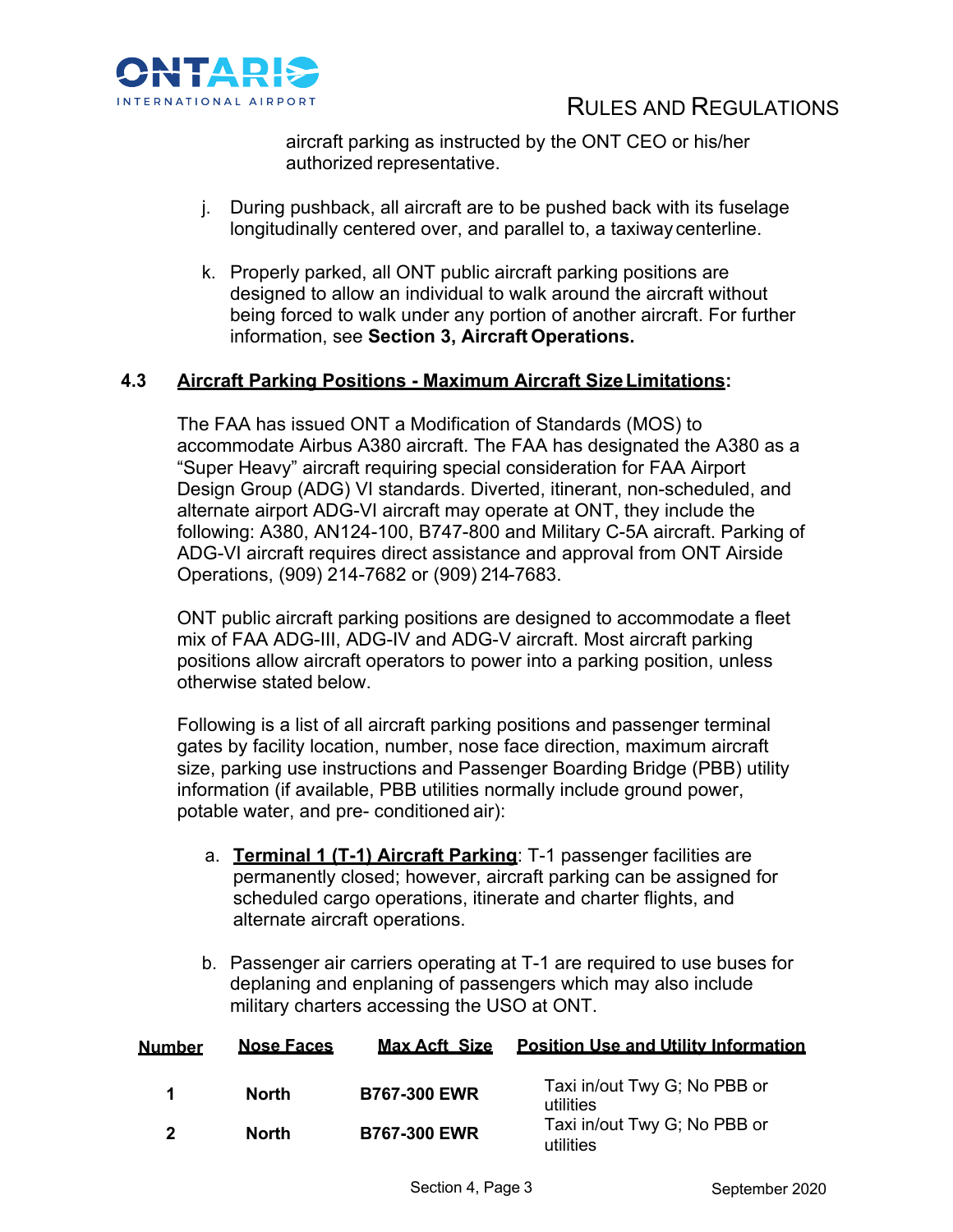

| 3         | <b>North</b> | <b>B767-300 EWR</b> | Taxi in/out Twy G; No PBB or<br>utilities                                        |
|-----------|--------------|---------------------|----------------------------------------------------------------------------------|
| 4         | <b>North</b> | B767-300            | Taxi in/out Twy G; No PBB or<br>utilities                                        |
| 5         | <b>North</b> | <b>B767-300 EWR</b> | Taxi in/out Twy G; No PBB or<br>utilities                                        |
| 6         | <b>North</b> | B767-200            | Taxi in/out Twy G; No PBB or<br>utilities                                        |
| 7         | <b>North</b> | B767-300            | Taxi in/out Twy G; No PBB or<br>utilities                                        |
| 8         | <b>North</b> | B767-200            | Taxi in/out Twy G; No PBB or<br>utilities                                        |
| <b>8A</b> | <b>North</b> | B767-300            | Taxi in/out Twy G; No PBB or<br>utilities Use of gate 8A closes<br>gates 8 and 9 |
| 9         | <b>North</b> | <b>B737</b>         | Taxi in/out Twy G; No PBB or<br>utilities                                        |

c. **International Arrivals Terminal (IAT)**: The International Arrivals Terminal (IAT) facility is operated by ONT. The IAT is intended to benefit air carriers who have scheduled international arrivals at ONT. Prior to arriving ONT, all international air carriers are required to coordinate with U. S. Customs and Border Protection service supervisor, (310) 568-7547 or (310) 568-7501, to schedule processing for international passengers at ONT.

Although International flights arrive at the IAT, they normally depart from domestic passenger Terminals 2 and 4. Should aircraft gates not be available for boarding at Terminal 2 or 4, air carriers may bus passengers to IAT to enplane a flight.

| <b>Number</b> | <b>Nose Faces</b> | <b>Max Acft Size</b> | <b>Position Use and Utility Information</b>                                     |
|---------------|-------------------|----------------------|---------------------------------------------------------------------------------|
| 31            | South             | <b>B737-900WG</b>    | Taxi in/out Twy G; No<br><b>PBB</b> or utilities                                |
| 32            | South             | <b>B737-900WG</b>    | Taxi in/out Twy G; No PBB or<br>utilities                                       |
| 32A           | South             | <b>B747-400</b>      | Taxi in/out Twy G; No PBB or<br>utilities NOTE: B747 on 32A<br>closes 32 and 33 |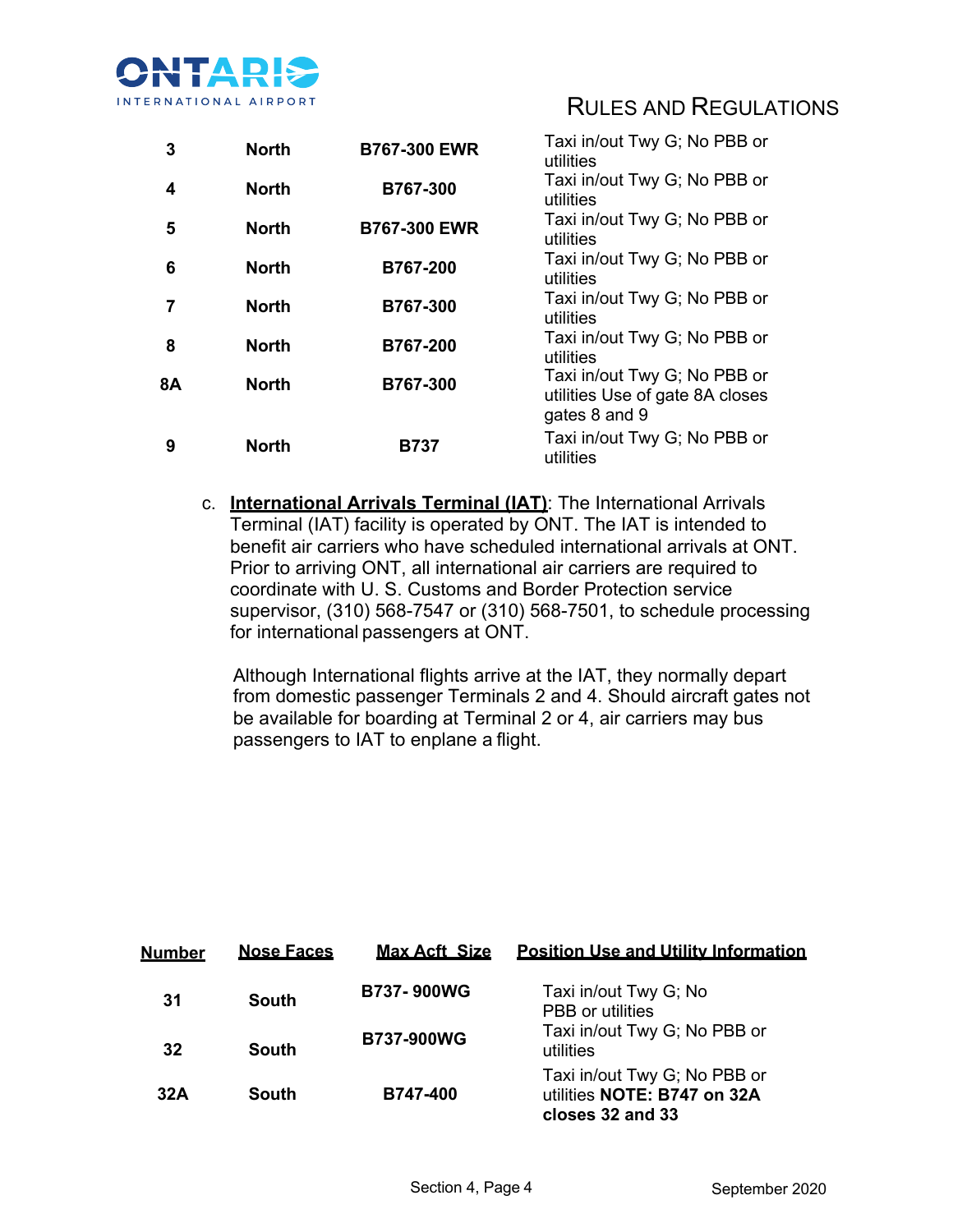

| 33  | South        | <b>B737-900</b>   | Taxi in/out Twy G; No<br>PBB or utilities<br>Taxi in/out Twy G; No                                 |
|-----|--------------|-------------------|----------------------------------------------------------------------------------------------------|
| 33A | South        | <b>B747-400</b>   | PBB or utilities <b>NOTE:</b><br><b>B747 on 33A closes 32</b><br>and 33                            |
| 34  | <b>South</b> | B737-900          | Taxi in/out Twy G; No PBB or<br>utilities                                                          |
| 35  | <b>South</b> | B767-300          | Taxi in/out Twy G; No<br><b>PBB</b> or utilities                                                   |
| 35A | <b>South</b> | <b>B747-400</b>   | Taxi in/out Twy G; No<br>PBB or utilities <b>NOTE:</b><br><b>B747 on 35A closes 34</b><br>and $35$ |
| 36  | <b>North</b> | <b>B777-300ER</b> | Taxi in/out Twy G; No<br>PBB or utilities                                                          |

d. **Terminal 2 (T-2) - Passenger Terminal Gates**: T-2 is only available for use by air carriers with current ONT FUA and ACOP agreements.

| <b>Number</b> | <b>Nose Faces</b> |                       | Max Acft Size Position Use and Utility Information                            |
|---------------|-------------------|-----------------------|-------------------------------------------------------------------------------|
| 201           | <b>North</b>      | B737-<br><b>900WG</b> | Taxi in/push back tail east on Twy<br>N-1; equipped with PBB and<br>utilities |
| 202           | <b>North</b>      | B757-<br><b>300WG</b> | Taxi in/push back tail east on Twy<br>N-1; equipped with PBB and<br>utilities |
| 203           | <b>North</b>      | <b>B757-200WG</b>     | Taxi in/push back tail east on Twy<br>N-1; equipped with PBB and<br>utilities |
| 204           | <b>North</b>      | B737-700              | Taxi in/push back tail east on Twy<br>N-1; equipped with PBB and<br>utilities |
| 205           | <b>North</b>      | B737-900              | Taxi in/push back tail east on Twy<br>N-1; equipped with PBB and<br>utilities |
| 206           | <b>North</b>      | <b>B737-900WG</b>     | Taxi in/push back tail east on Twy<br>N-1; equipped with PBB and<br>utilities |
| 207           | <b>North</b>      | <b>B737-800WG</b>     | Taxi in/push back tail east on Twy<br>N-1; equipped with PBB and<br>utilities |
| 208           | <b>North</b>      | <b>B757-200WG</b>     | Taxi in/push back tail east on Twy<br>N-1; equipped with PBB and<br>utilities |
| 209           | <b>Northwest</b>  | <b>B737-800WG</b>     | Taxi in/push back tail east on Twy<br>N-1; equipped with PBB and<br>utilities |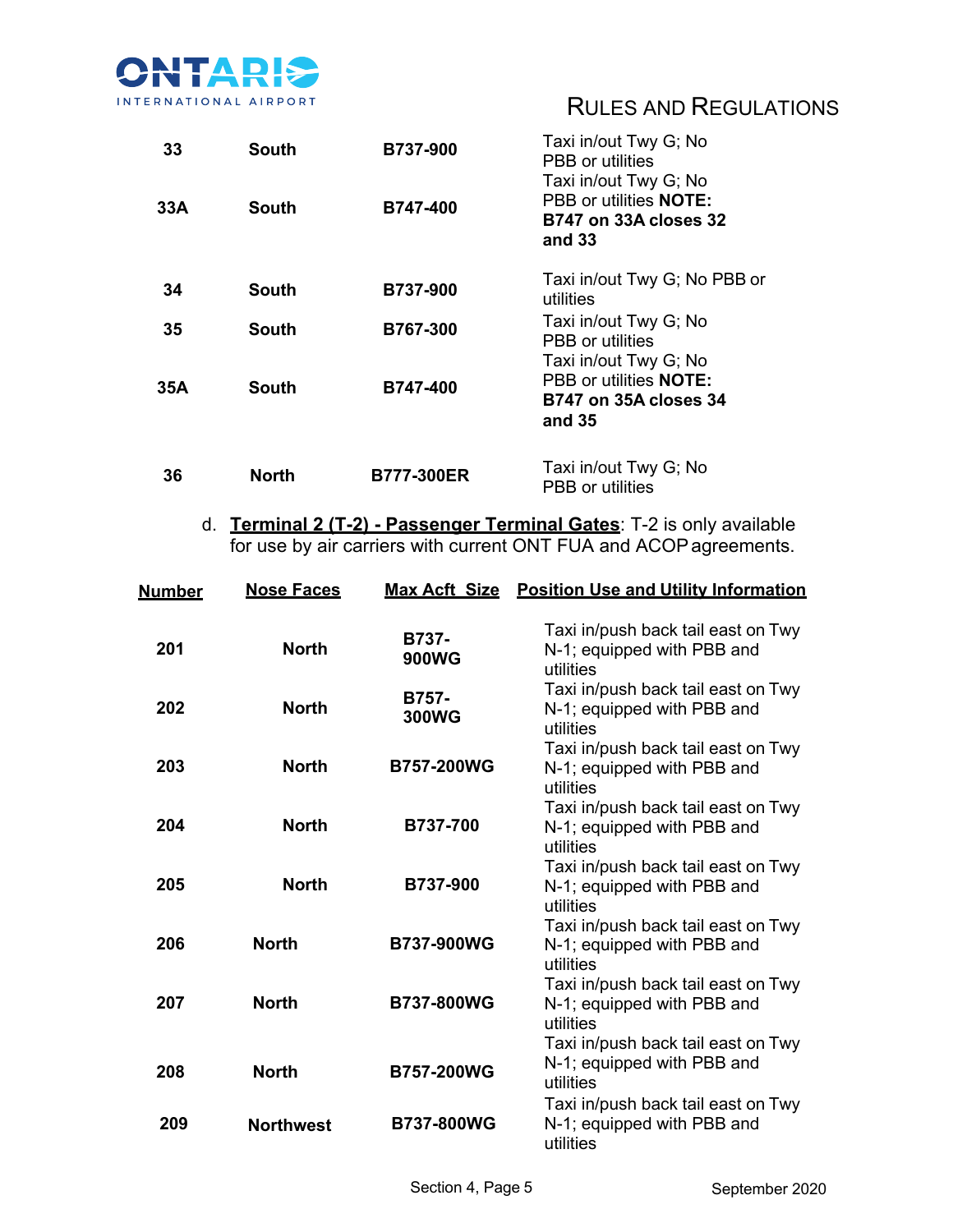

| 210 | <b>North</b> | <b>B737-800</b>   | Taxi in/push back tail east on Twy<br>N-1; equipped with PBB and<br>utilities |
|-----|--------------|-------------------|-------------------------------------------------------------------------------|
| 211 | <b>North</b> | <b>B757-200WG</b> | Taxi in/push back tail east on Twy<br>N-1; equipped with PBB and<br>utilities |
| 212 | <b>North</b> | <b>B777-300ER</b> | Taxi in/push back tail east on Twy<br>N-1; equipped with PBB and<br>utilities |

e. **300 Series Aircraft Parking Positions**: 300 series aircraft parking positions are assigned to RON, charter and alternate airport air carrier operations; no PBB or aircraft utilities are available.

| <u>Number</u> | <b>Nose faces</b> |                      | <b>Max Acft Size Position Use and Utility Information</b>                           |
|---------------|-------------------|----------------------|-------------------------------------------------------------------------------------|
| 301           | <b>North</b>      | B737-800             | Taxi in/out on Twy N-1; No PBB or<br>utilities B777-300ER on 212<br>closes gate 301 |
| 302           | <b>North</b>      | B737-800             | Taxi in/out on Twy N-1; No PBB or<br>utilities                                      |
| 303           | <b>North</b>      | B757-300<br>B767-300 | Taxi in/out on Twy N-1; No PBB or<br>utilities B767 on 303 closes 302<br>and 304    |
| 304           | <b>North</b>      | <b>B737-800</b>      | Taxi in/out on Twy N-1; No PBB or<br>utilities                                      |
| 305           | <b>North</b>      | B737-900             | Taxi in/out on Twy N-1; No PBB or<br>utilities                                      |
|               |                   |                      | Taxi in/out on Twy N-1; No PBB or                                                   |
| 306           | <b>North</b>      | B757-200             | utilities B757WG -Not Included                                                      |
| 307           | <b>North</b>      | <b>B737-800</b>      | Taxi in/out on Twy N-1; No PBB or<br>utilities                                      |
| 308           | <b>North</b>      | <b>B737-800</b>      | Taxi in/out on Twy N-1; No PBB or<br>utilities                                      |
| 309           | <b>North</b>      | <b>B737-800</b>      | Taxi in/out on Twy N-1; No PBB or<br>utilities                                      |

a. **Terminal 4 (T-4) - Passenger Terminal Gates**: T-4 is only available for use by air carriers with current ONT ULA and ACOP agreements.

| <b>Number</b> | <b>Nose Faces</b> | <b>Max Acft Size</b> | <b>Position Use and Utility Information</b>                      |
|---------------|-------------------|----------------------|------------------------------------------------------------------|
| 401           | <b>North</b>      | <b>B737-8WG</b>      | Taxi in/push back on Twy N-1;<br>Equipped with PBB and utilities |
| 402           | <b>North</b>      | <b>B737-8WG</b>      | Taxi in/push back on Twy N-1;<br>Equipped with PBB and utilities |
| 403           | <b>North</b>      | <b>B737-8WG</b>      | Taxi in/push back on Twy N-1;<br>Equipped with PBB and utilities |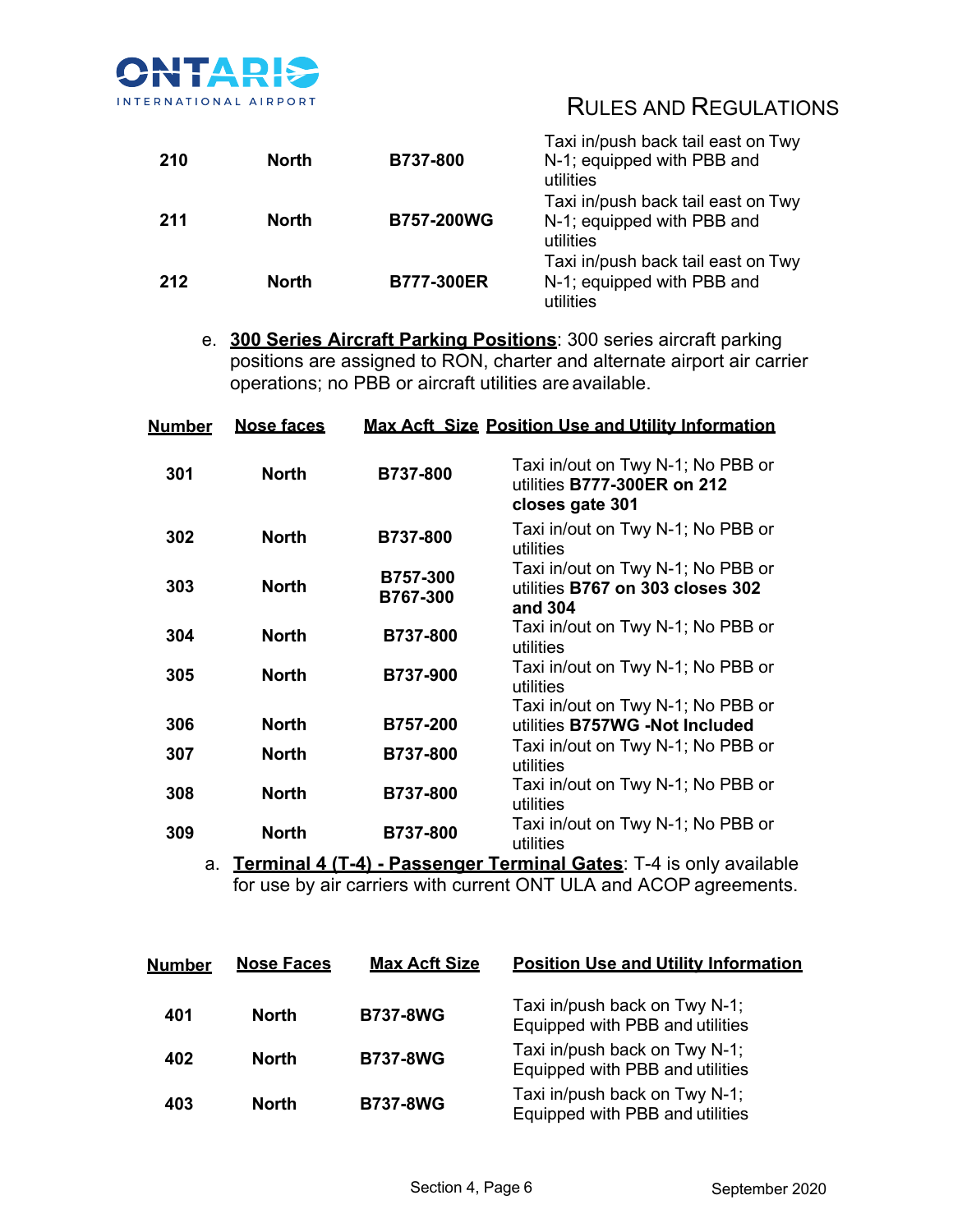

| 404 | <b>North</b> | <b>B737-8WG</b> | Taxi in/push back on Twy N-1;<br>Equipped with PBB and utilities                                                                                          |
|-----|--------------|-----------------|-----------------------------------------------------------------------------------------------------------------------------------------------------------|
| 405 | <b>North</b> | <b>B737-8WG</b> | Taxi in/push back on Twy N-1;<br>Equipped with PBB and utilities                                                                                          |
| 406 | <b>North</b> | <b>B737-8WG</b> | Taxi in/push back on Twy N-1;<br>Equipped with PBB and utilities                                                                                          |
| 407 | <b>North</b> | <b>B737-8WG</b> | Taxi in/push back on Twy N-1;<br>Equipped with PBB and utilities                                                                                          |
| 408 | <b>North</b> | A321-200        | Taxi in/push back on Twy N-1;<br>Equipped with PBB and utilities                                                                                          |
| 409 | <b>North</b> | B757-200        | Taxi in/push back on Twy N-1;<br>Equipped with PBB and utilities<br>NOTE: B757 on 409 and 410<br>simultaneously require tow on or<br>wing walkers present |
| 410 | <b>North</b> | B757-200        | Taxi in/push back on Twy N-1;<br>Equipped with PBB and utilities<br>NOTE: B757 on 409 and 410<br>simultaneously require tow on or<br>wing walkers present |
| 411 | <b>North</b> | B757-200        | Taxi in/push back on Twy N-1;<br>Equipped with PBB and utilities                                                                                          |
| 412 | <b>North</b> | <b>B737-7WG</b> | Taxi in/push back on Twy N-1;<br>Equipped with PBB and utilities                                                                                          |
| 413 | <b>North</b> | B747-400        | Taxi in/push back on Twy N-1;<br>Equipped with PBB and utilities                                                                                          |
| 414 | <b>North</b> | A320-200        | Taxi in/push back on Twy N-1;<br>Equipped with PBB and utilities                                                                                          |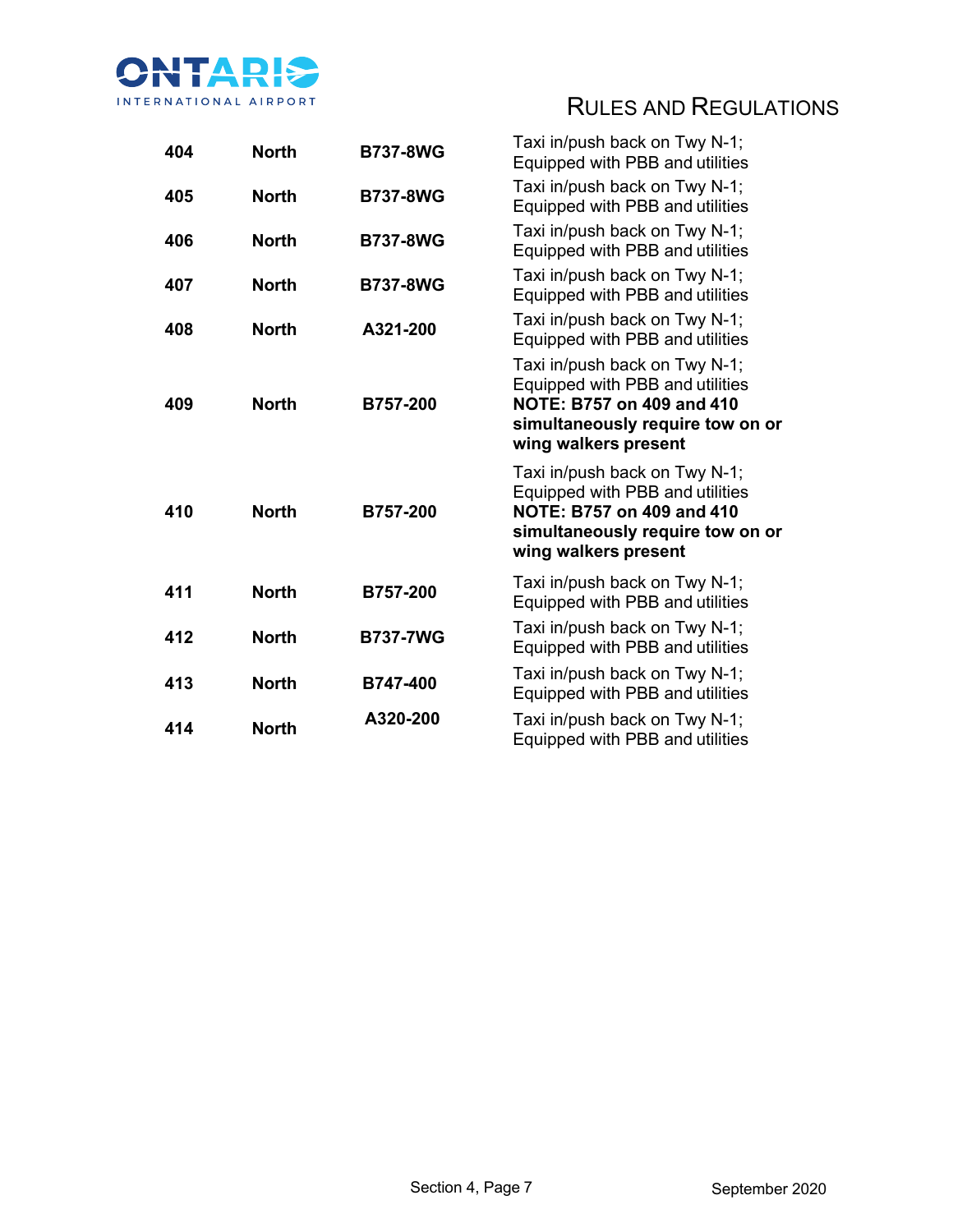

b. **Taxilane F**: Taxilane F, **located south of Taxiway S**, is not visible to the ONT ATCT. Areas not visible to the ATCT are non-movement areas. Non-Visibility Area clearances issued by ONT ATCT are advisory in nature; aircraft operators use these (non-vis) areas at their own risk. Aircraft operators shall give advisories to ONT ATCT prior to commencing movement on Taxilane F. Taxilane F is flanked by Federal Express to the east and west; Guardian Jet Center FBO to the south.

## **4.4 Ground Support Equipment (GSE) Parking and Storage:**

Use of GSE at aircraft parking positions and passenger terminal gates is as follows:

- a. Prior to, and following, the use of any ONT aircraft parking position, passenger terminal gate and Passenger Boarding Bridge (PBB), all aircraft operators (airlines) shall ensure the parking position (gate) is left clean and free of Foreign Object Debris (FOD), Fluid Spills, and Ground Support Equipment(GSE).
- b. ONT Airside Operations, (909) 214-7682 or (909) 214-7683, must be notified of any unsatisfactory or hazardous condition prior to an aircraft occupying an aircraft parking position or passenger terminal gate. Aircraft parking positions with FOD or hazardous material fluid spills are unsafe and are subject to closure by ONT Airside Operations.
- c. The last aircraft operator (airline) to use an ONT public aircraft parking position, or passenger terminal gate, shall be held responsible for any non-routine clean-up or damaged Airport equipment and facilities.
- d. All aircraft operators and contract ground service companies are prohibited from staging GSE, to be used for a flight, more than 30 minutes prior to the flight arrival. All GSE shall be removed as soon as the flight departs. The only exception to this rule is for successive flights by the same airline; however, GSE should not be left on an unoccupied aircraft parking position overnight.
- e. Only GSE required for the servicing of aircraft are permitted to be positioned at aircraft gates. GSE not necessary for the daily servicing of aircraft must be stored in each airline or tenant leased areas. Aircraft gates include preferential use and unassigned OIAA controlled gates at ONT.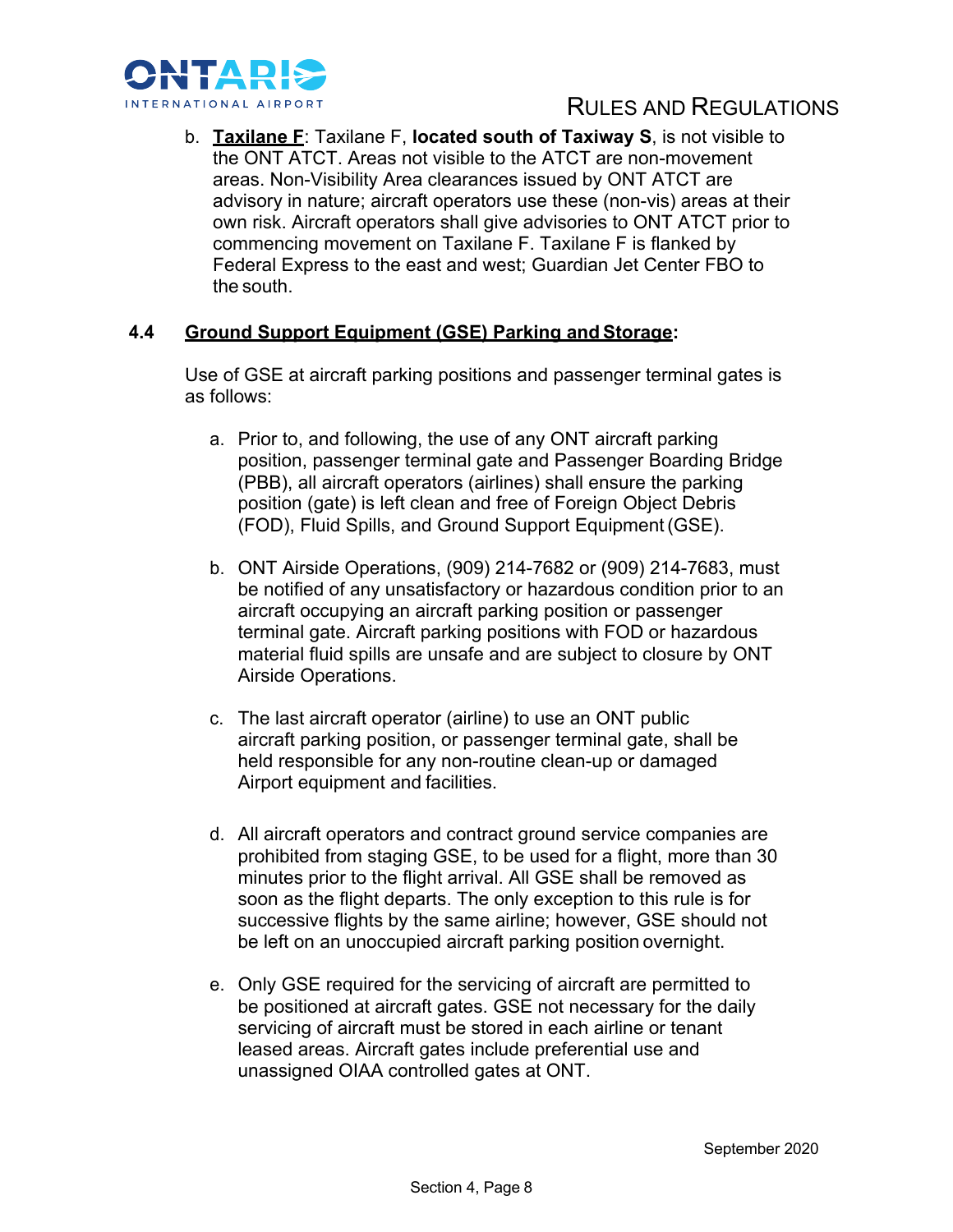

- 1) Disabled GSE is prohibited from being stored or having repair work performed on any unauthorized or common use area of ONT unless specifically approved by the ONT Airside Operations, (909) 214-7682 or (909) 214-7683.
- 2) Disabled GSE positioned on any unauthorized or common area of ONT must be immediately removed upon notification by OPD Airport Bureau or ONT Airfield Operations. GSE not removed will cause the airport to impound the GSE at the expense of the company responsible.
- f. GSE and vehicle(s) shall not be parked between buildings (passenger terminals and hangars) and concrete wheel stops, blocks, bollards, or posts. Posts and wheel blocks are intended to protect buildings from becoming damaged GSE or vehicles.
- g. Washing GSE and vehicles is permitted only at the wash rack located west of the North Secured Area Access Point (SAAP) and airport beacon tower building. This area is designated by the City of Ontario as having a proper clarifier system for discharge into the Chino Basin storm drain system.
- h. Only lavatory carts may be cleaned at aircraft lavatory dump and servicing stations (located near T-2 gate 201 and T-4 gate 414).

## **4.5 Passenger Enplaning and Deplaning:**

All aircraft shall be loaded, unloaded and passengers enplaned/deplaned in designated areas, unless otherwise permitted by ONT Airside Operations, (909) 214-7682 or (909) 214-7683

- a. All passengers shall be directed through designated routes to and from the terminal buildings; airline personnel are required to be stationed to assist and direct passengers during ground level enplaning and deplaning.
- b. Enplaning or deplaning of passengers on the ramp when aircraft engines are operating is prohibited.
- c. All pedestrian traffic is prohibited from crossing taxiways, taxilanes, aircraft aprons and cargo ramps; including the crossing of adjoining aircraft parking positions and passenger terminal gates.

## **4.6 Diverted Aircraft and Alternate Airport Operations:**

ONT is open to air carrier operations 24/7; as such, ONT is used as a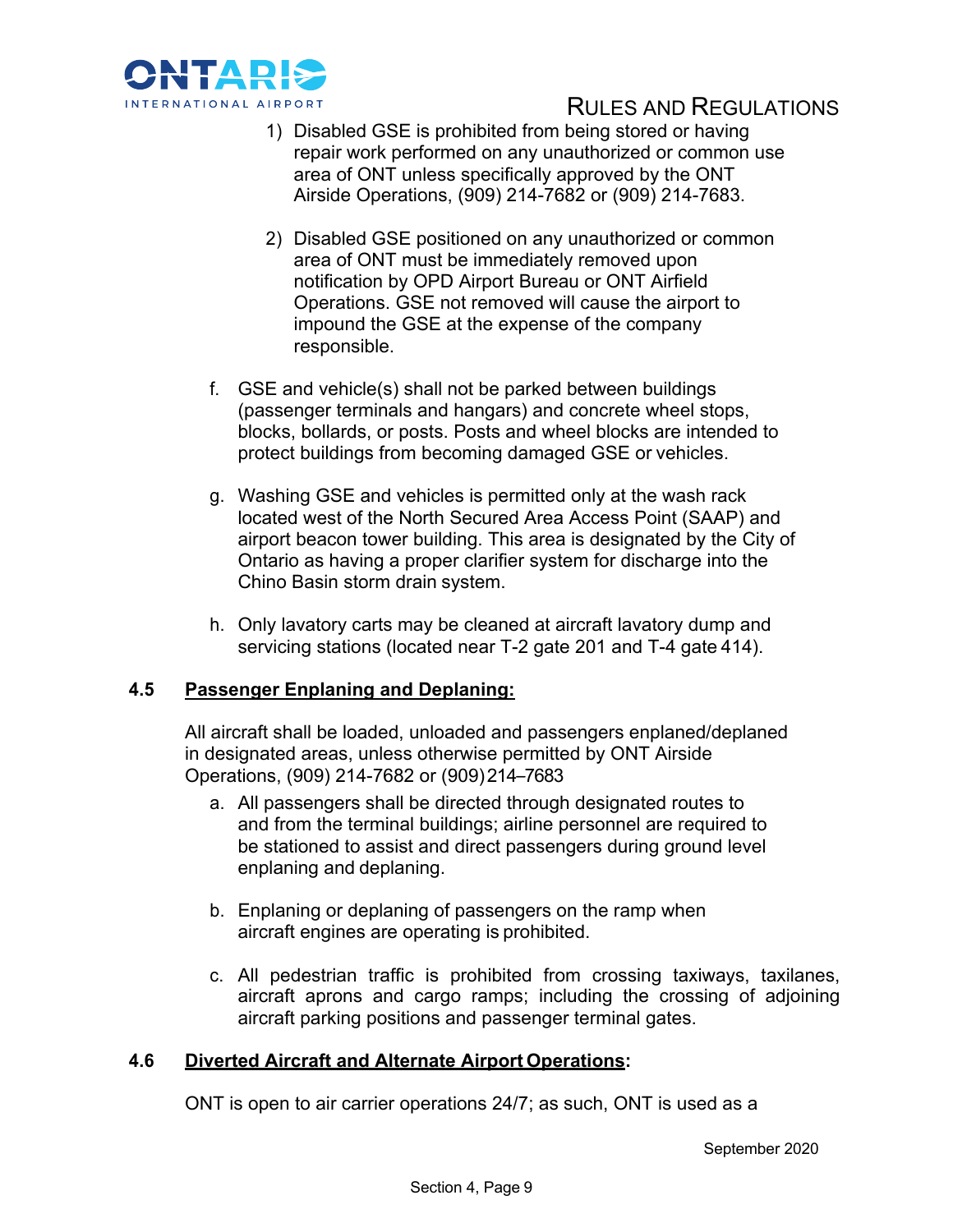

domestic and international airline alternate airport for aircraft which divert from originally scheduled SoCal destination airports.

As stated herein, ONT historically has experienced large scale diverted aircraft operations. The airport currently has a limited number of aircraft parking positions to accommodate unscheduled aircraft by airlines that may consider ONT as their alternate airport. Therefore, aircraft parking for diverted flights to ONT are assigned available parking positions on a first come basis. ONT airlines and their scheduled flight operations shall have aircraft parking priority over all diverted aircraft.

Airlines who consider ONT as their primary alternate airport, should contact ONT Airside Operations, (909) 214-7682 or (909) 214-7683, prior to diverting any flight to ONT.

International Airlines who use ONT as their alternate airport are cautioned that Federal Inspection Services (FIS) and contract air carrier services (provided by ONT tenants) are limited in capability and vary based upon the time of day services are being requested. ONT tenants may choose to provide service to diverted aircraft as deemed necessary. Airlines who use ONT as a primary alternate airport, are encouraged to review the Ontario International Airport, Irregular Operations Plan (IROP) in **Appendix 6.**

## **4.7 Screening Procedures for Charter Operations:**

For further information, see **Section 7, Airport Security.**

# **4.8 Maintenance or Repair of Aircraft:**

See **Section 3, AircraftOperations.**

# **4.9 Starting, Running and High-Power Run of Aircraft Engines**:

See **Section 3, Aircraft Operations.**

# **4.10 Passenger Terminal Gate Assignment Guidelines**:

The OIAA Commercial Department, assigns passenger terminal preferential gates and non-preferential gates to passenger air carriers (airlines) under the provisions outlined in the: (1) Operating Use and Terminal Lease Agreement (ULA); and, (2) Air Carrier Operating Permit (ACOP) and Facility Use Agreement (FUA) with the following guidelines:

a. Air carriers with ONT Operating Use and Terminal Lease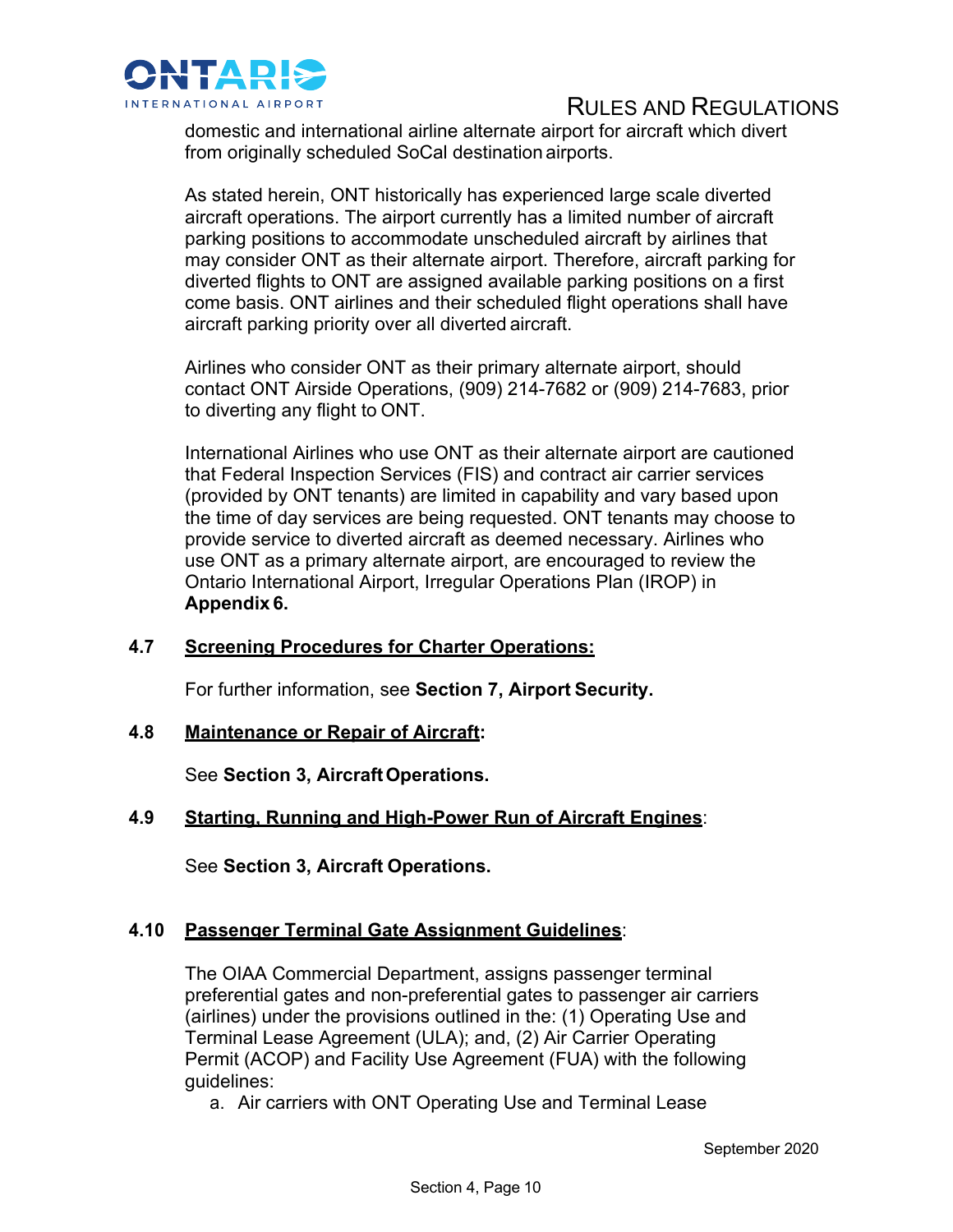

Agreements are called Signatory Airline(s) or Signatory Carriers and shall have the priority right to passenger terminal gate(s) under preferential use, which are assigned by the OIAA in its ULA (preferential Gate). Signatory Airlines shall make its preferential gate(s), when not in active use, available for secondary use by other Airlines. Signatory Airlines shall have the right to assess ONT approved charges to such secondary users.

- b. Signatory Airlines shall establish a Gate Use Committee to develop any necessary criteria (including gate use fees) for the availability and use of Preferential gates by secondary users and the resolution of any unsatisfied request for secondary use of Preferential gate(s). The OIAA shall retain the right to make a final decision regarding any Gate Use Committee action.
- c. When an air carrier is unable to obtain use of a passenger terminal gate(s) from a Preferential Gate lessee, or from the Airport, it shall request use of a gate(s) from the Gate Use Committee. If unsatisfied, the air carrier may appeal any decision, or indecision, of the Gate Use Committee to the Airport Airline Affairs Committee for resolution. If still unsatisfied, the air carrier may appeal to the OIAA for final resolution. If the Airport directs a secondary use, it shall collect the appropriate fees and credit same to the preferential gate lessee.
- d. An Airline with an Air Carrier Operating Permit (ACOP) is referred to as a Non-Signatory Airline or Non-Signatory Carrier. Non-Signatory Airlines may utilize a Preferential Gate solely at the discretion of the carrier leasing the gate. Coordination for such use will be strictly between the air carriers involved.
- e. ONT Airside Operations, (909) 214-7682 or (909) 214-7683, will coordinate scheduling of all passenger terminal Non-Preferential Gates using the following guidelines:
	- 1) Gate assignments are made to maintain balance of terminal use.
	- 2) Non-Signatory Airlines may request specific ONT gates if the gate is adjacent to another air carrier to whom they have contracted for ground handling.
	- 3) Request for additional gates by air carriers for unforeseen circumstances, such as flight delays, weather conditions etc., are referred to ONT Airside Operations, (909) 214- 7682 or (909) 214-7683. ONT Airside Operations will have the final decision on all ONT gate assignments.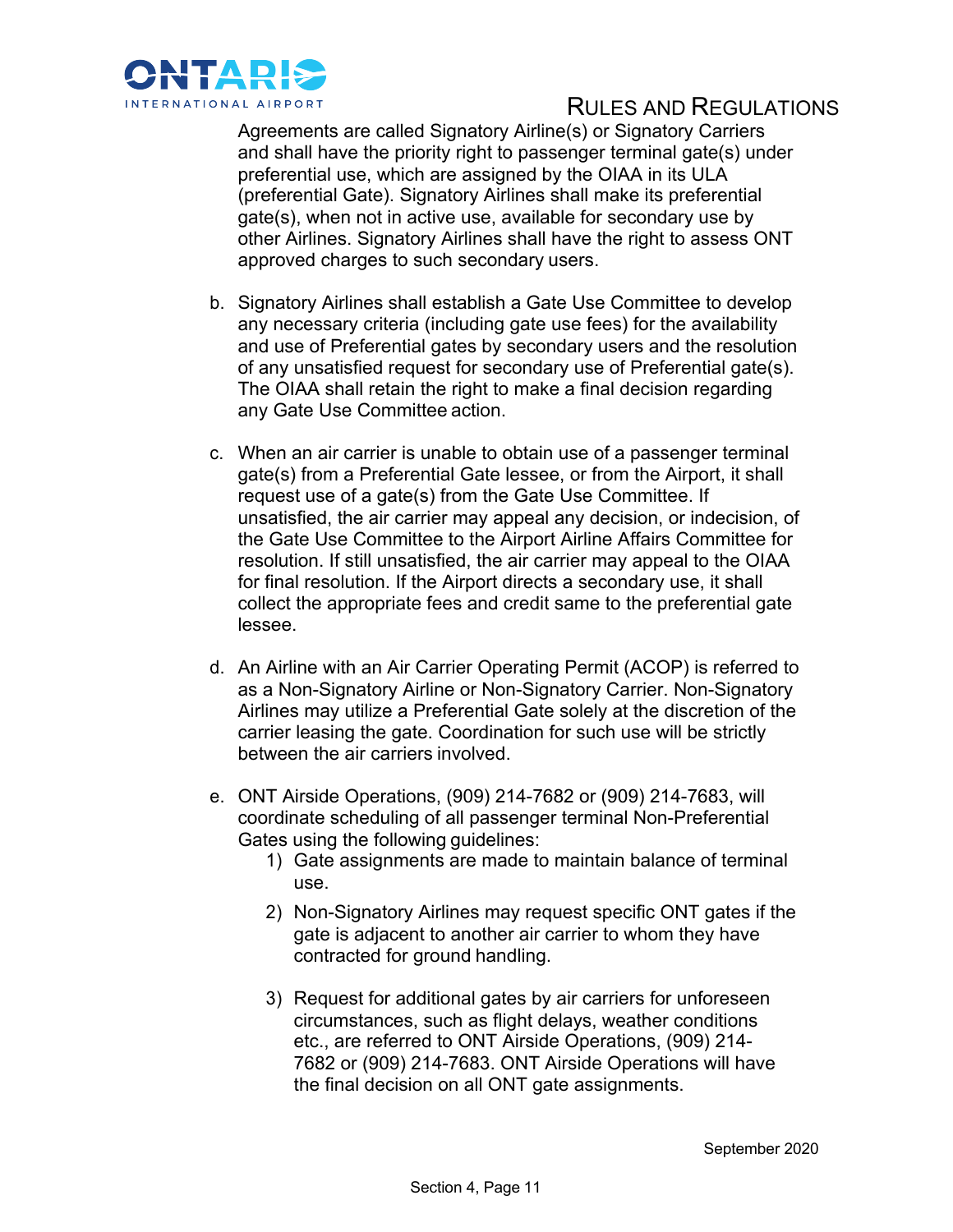

- 4) A single use fee will be imposed for use of ONT aircraft gates, except for pre-assigned gates, for remain overnight (RON) aircraft. This fee applies to all aircraft operations such as an arrival and departure, an arrival only or a departure only. All fee rates are established by the OIAA and may be adjusted semi- annually.
- 5) Departures occurring more than three (3) hours after the arrival will be assessed aircraft parking fees in accordance with the OIAA.
- 6) Non-Signatory Airlines may be assigned scheduled use of a Non-Preferential Gate in their Facility Use Agreement, or temporary use of a Common Use or Unassigned Gate by ONT Airside Operations. The following restrictions will apply to such use:
	- i. Any installation of information technology devices and cabling of customer service equipment (ticker printer, computer reservations terminals, and other technology hardware) is optional, and are subject to approval by the OIAA.
	- ii. All removable company logos, signs, and boarding displays must be removed from ONT common use boarding gates and podiums if no flight is scheduled within the next three hours unless previously approved by the OIAA in writing.
	- iii. Airline service equipment must be removed within six (6) hours of being notified by the OIAA.
	- iv. Permanent installation of any equipment requires the submission of appropriate construction approval request documentation to the OIAA. (https://www.flyontario.com/corporate/projectrequest)
	- v. Signatory Carriers may request use of an additional passenger gate(s), and aircraft parking positions, for aircraft which remain overnight (RON), or need parking for more than 3 hours, when those aircraft cannot be accommodated on their preferential gate(s). These gate assignments will be assigned by ONT Airside Operations, (909) 214- 7682 or (909) 214-7683, on a first-come, first-served basis.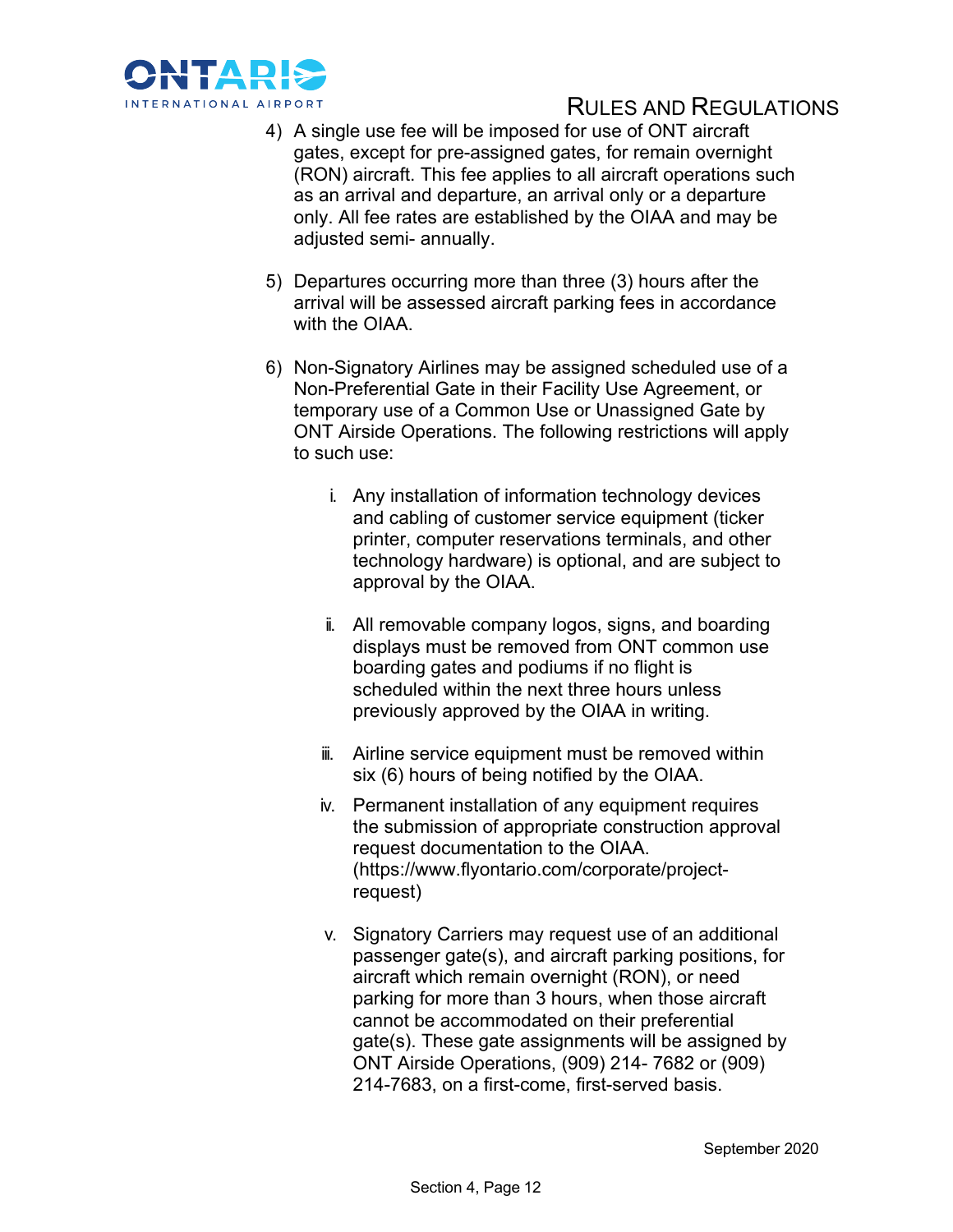

## **4.11 Passenger Boarding Bridge (PBB) Operation:**

- a. General: All ONT Passenger Boarding Bridge(s) (PBB) are owned by the OIAA. PBB's are operated by each airlines personnel or ground handling agent and maintained by a third-party maintenance provider under contract with the Airline Consortium Group ONT-TEC. PBB maintenance and repair includes preconditioned air, potable water and attached ground power units. The ONT-TEC PBB contractor JBT Aero Tech can be contacted at (909) 937-8888. Should a PBB become inoperative, or require immediate repair, airlines or ground service companies using the PBB shall notify ONT-TEC Dispatch, (909) 544-5395, ONT Airside Operations, (909) 214-7682 or (909) 214-7683, to report the operational irregularity or outage.
- b. Training Responsibility: ONT tenant airlines and aircraft ground service companies are solely responsible to ensure the proper training of employees who operate ONT PBB(s). Questions about ONT PBB capabilities can be answered by JBT Aero Tech service technicians. JBT Aero Tech service technicians will demonstrate PBB operational features to tenants; however, JBT Aero Tech is not held responsible for the actions of persons who dock a PBB with aircraft. The OIAA shall be held harmless from any and all damage to airline

property, or to the PBB, when such damage has been found to be the result of negligent or improper use by the PBB operator.

- c. PBB Operating Conditions:
	- 1) PBB(s) shall not be operated, moved or repositioned while passengers occupy bridge tunnels.
	- 2) PBB(s) shall not be docked to a moving aircraft. Aircraft must be fully stopped and have its wheel chocks in place prior to the PBB operator approaching and connecting to the aircraft.
	- 3) The operator shall not move a PBB while personnel are on the exterior access stairs or catwalk.
	- 4) The operator shall verify all bridge mounted ground power cables and pre-conditioned air hoses are clear of aircraft and stored in proper storage locations prior to moving a PBB. Ground power cables, preconditioned air and potable water hoses, shall not remain on the ground following PBB use.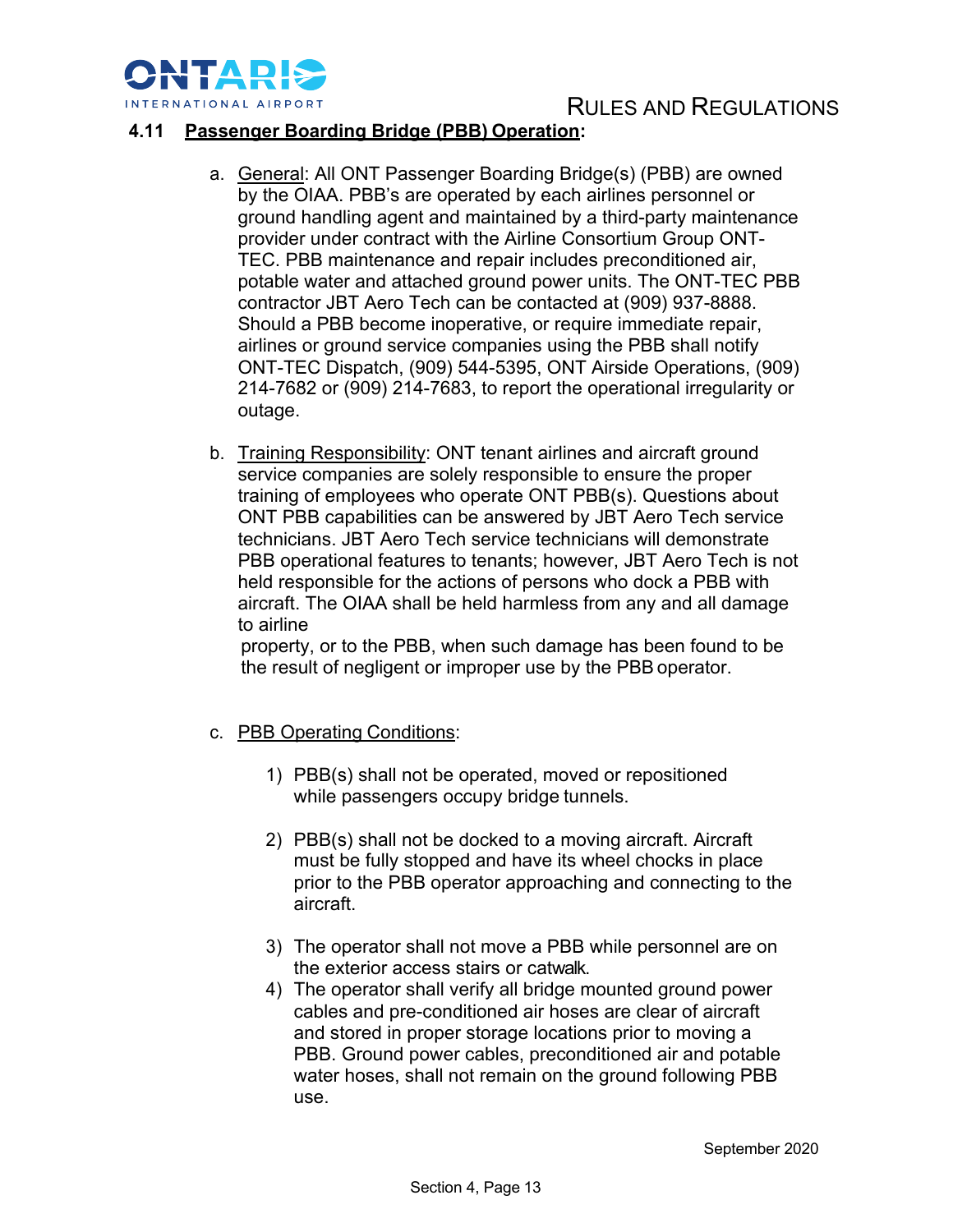

- 5) The operator shall confirm the area under and around a PBB is clear of personnel and equipment prior to moving a PBB.
- 6) The operator shall raise the control cab roll up door to its fullest open extent prior to moving a PBB; close and secure the roll up door upon completion of use.
- 7) Miscellaneous equipment, such as wheelchairs, baggage, airline supplies, food catering and other equipment, shall not be stored on PBB interiors, exteriors, stairs and catwalk.
- 8) Surface painted (red) clear zones are located at each PBB passenger gate; PBB(s) shall remain clear of all ground support equipment, vehicles, wheelchairs, baggage, airline supplies, food catering, and other equipment at all times.
- d. PBB Exterior and Interior Signage:
	- 1) Only pre-approved signage may be displayed on the exterior and interior of a PBB at ONT. All requests for installation of signage shall be submitted to the OIAA in writing. Airline and company logos, identification or advertising materials shall not be affixed on the door or interior/exterior of the PBB.
	- 2) ONT will provide all required signage, decals and placards for emergency procedures, telephone numbers, fire extinguisher locations and PBB identification.
	- 3) ONT contracted PBB technician(s) shall maintain lighted exterior mounted gate number identification signage.

## e. PBB Condition Reporting:

- 1) PBB operators shall immediately report any damage or mechanical problems to ONT-TEC Dispatch, (909) 544- 5395, and ONT Airport Operations, (909) 214- 7682 or (909) 214-7683. ONT-TEC and or Airside Operations staff shall notify JBT Aero Tech PBB technician(s), at (909) 937-8888, for inspection and/or repair of PBB(s).
- 2) Unreported PBB damage, and associated repair costs, shall be assigned to the last airline that utilized the damaged PBB.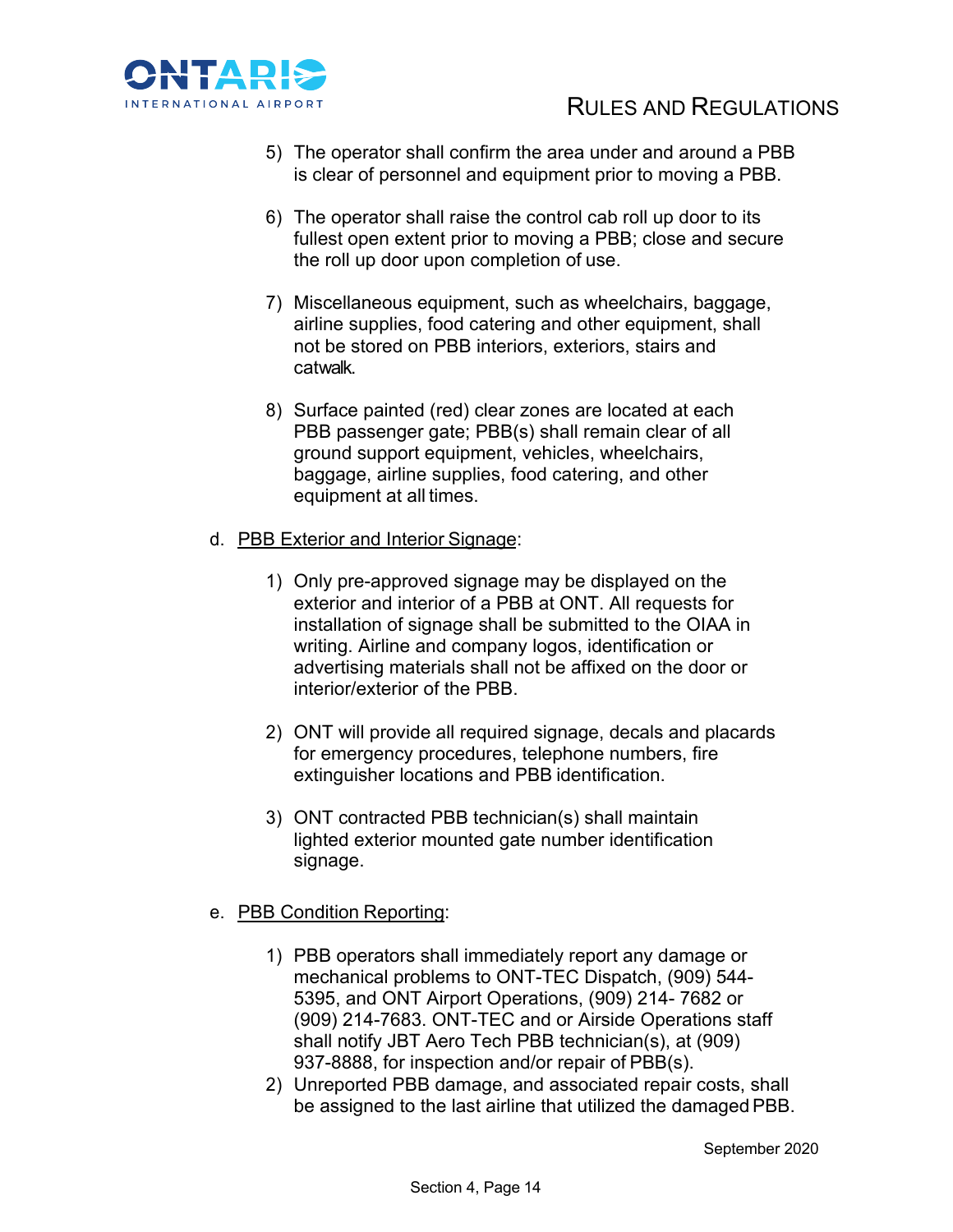

- 3) Airlines shall not operate any PBB that has been reported out of service due to mechanical problems or damage.
- 4) When a PBB is non-serviceable due to required mechanical repairs, ONT-TEC Dispatch will notify ONT Airside Operations and the affected airline(s). JBT technician(s) shall place a "Do Not Operate" tag on the control panel of the PBB. When all repairs are completed, ONT-TEC Dispatch will notify Airside Operations and the affected airline(s) when the non-serviceable PBB is returned to service; ensuring the "Do Not Operate" tag is removed.
- 5) Passenger Terminal Gate(s) with non-serviceable PBB(s) shall remain available to airline(s) using adjoining gate emergency staircases and GSE aircraft stair units.
- f. Operation of Passenger Boarding Bridges in High Wind Conditions:
	- 1) All ONT PBB(s) are certified operationally safe by the manufacturer for use in high wind conditions, up to and including 60 MPH (52 KNOTS). PBB(s) shall be deemed nonoperational, without exception, when winds exceed 60 MPH (52 KNOTS) or ONT Airside Operations is able to determine wind conditions present a potential hazard to life and/or property. Upon notification from ONT Airside Operations, ONT-TEC Dispatch shall notify all airlines affected to undock the PBB from aircraft parked at passenger terminal gates during unsafe high wind conditions.
	- 2) JBT Aero Tech shall then position PBB(S) in their fully lowered and retracted positions. All PBB(s) must be tied down and secured when winds exceed 90 MPH (78 KNOTS). Only authorized personnel shall tie down and secure PBB(s).
	- 3) ONT Airside Operations shall notify ONT-TEC Dispatch when PBB operations may resume.
	- 4) During extreme high wind conditions all PBB power systems and pre-conditioned air hoses shall be disconnected and stored in proper storage receptacles.
	- 5) While PBB(s) are deemed non-operational due to high wind conditions, no airline personnel or passengers are to enter a PBB for any reason without receiving prior approval from ONT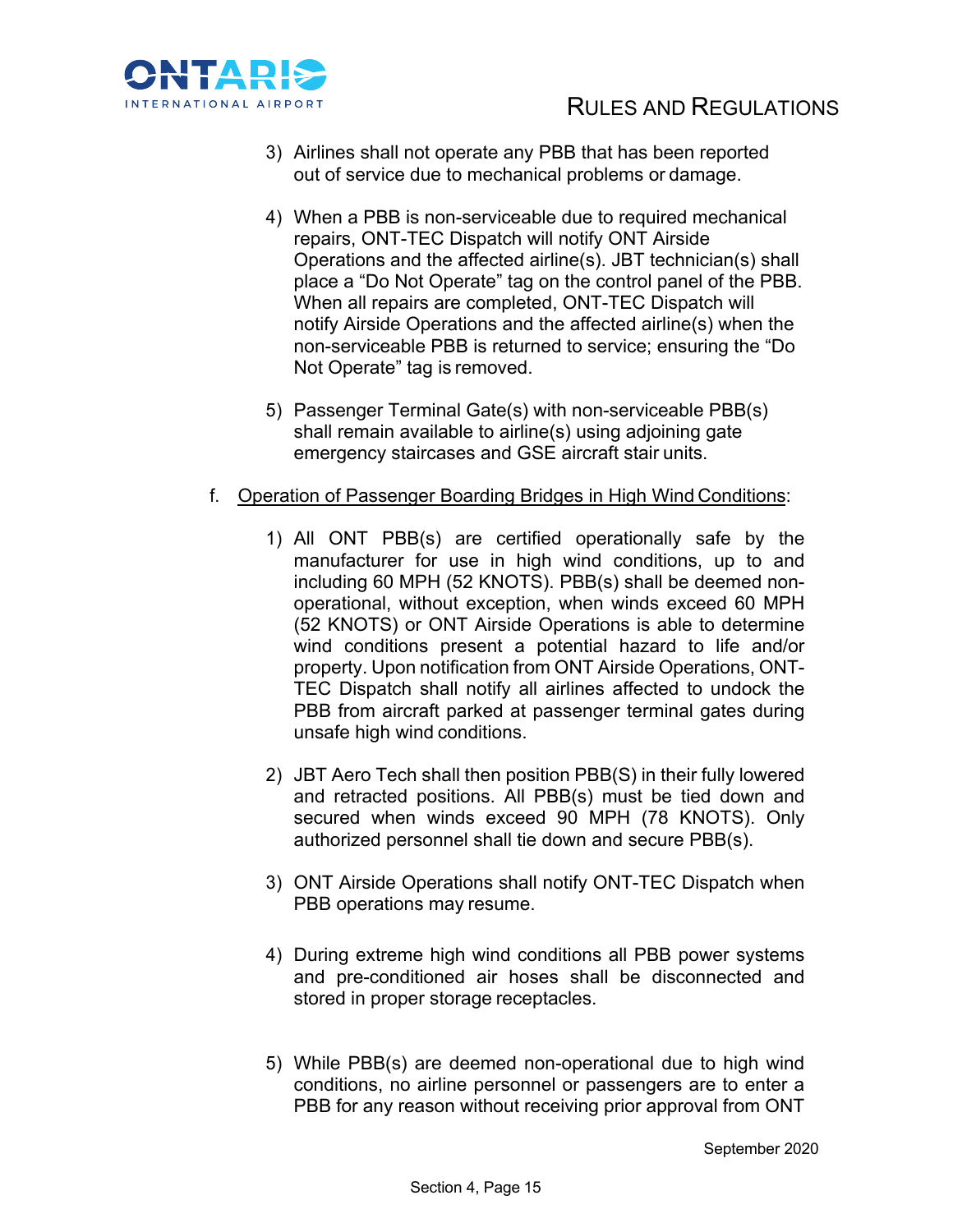

Airside Operations.

- g. Passenger Boarding Bridge Operations for Regional Jets: Regional Jet (RJ) aircraft have a lower passenger entry door (sill) height above the ground that precludes normal PBB use for passenger operations.
	- 1) Therefore, RJ aircraft using an ONT PBB must use an appropriate PBB adapter to ensure the safety of passengers crossing to/from RJ aircraft docked to a PBB.

## **4.12 Washing of Aircraft:**

Wet washing of aircraft on ONT property (aircraft aprons, cargo ramps, aircraft parking positions, and tenant leaseholds) is prohibited. ONT does permit dry washing and polishing of aircraft provided all aircraft aprons, cargo ramps, aircraft parking positions, and tenant leaseholds remain clean and free of debris resulting from the washing and/or polishing process.

## **4.13 Passenger Terminal Aircraft Gate and Apron PavementCleaning:**

- a. Passenger terminal pavement inclusive of aprons and aircraft gates at Terminal 2 and Terminal 4 are policed for Foreign Object Damage (FOD) and debris three (3) times per week on Mondays, Wednesdays and Fridays. Gates with yellow FOD receptacles (barrels) are emptied during the cleaning process.
- b. Concrete cleaning/scrubbing of T2 and T4 aircraft gates is performed on a regular basis with each gate scrubbed two times each month. Hard-stand 300 series aircraft parking positions located between T2 and T4 are cleaned two times each month. Other non-passenger terminal remote or hard–stand aircraft parking positions are scrubbed on an as needed basis.

## **4.14 Transportation and Transfer of Livestock:**

To assure positive containment of livestock during transfer operations at ONT, the following handling procedures shall be followed:

- a. Loading or unloading livestock into transport trailers, or shipping containers, shall be conducted on cargo ramps remote to passenger terminal gates.
- b. Livestock transport trailers and shipping containers must be structurally sound to prevent escape of livestock.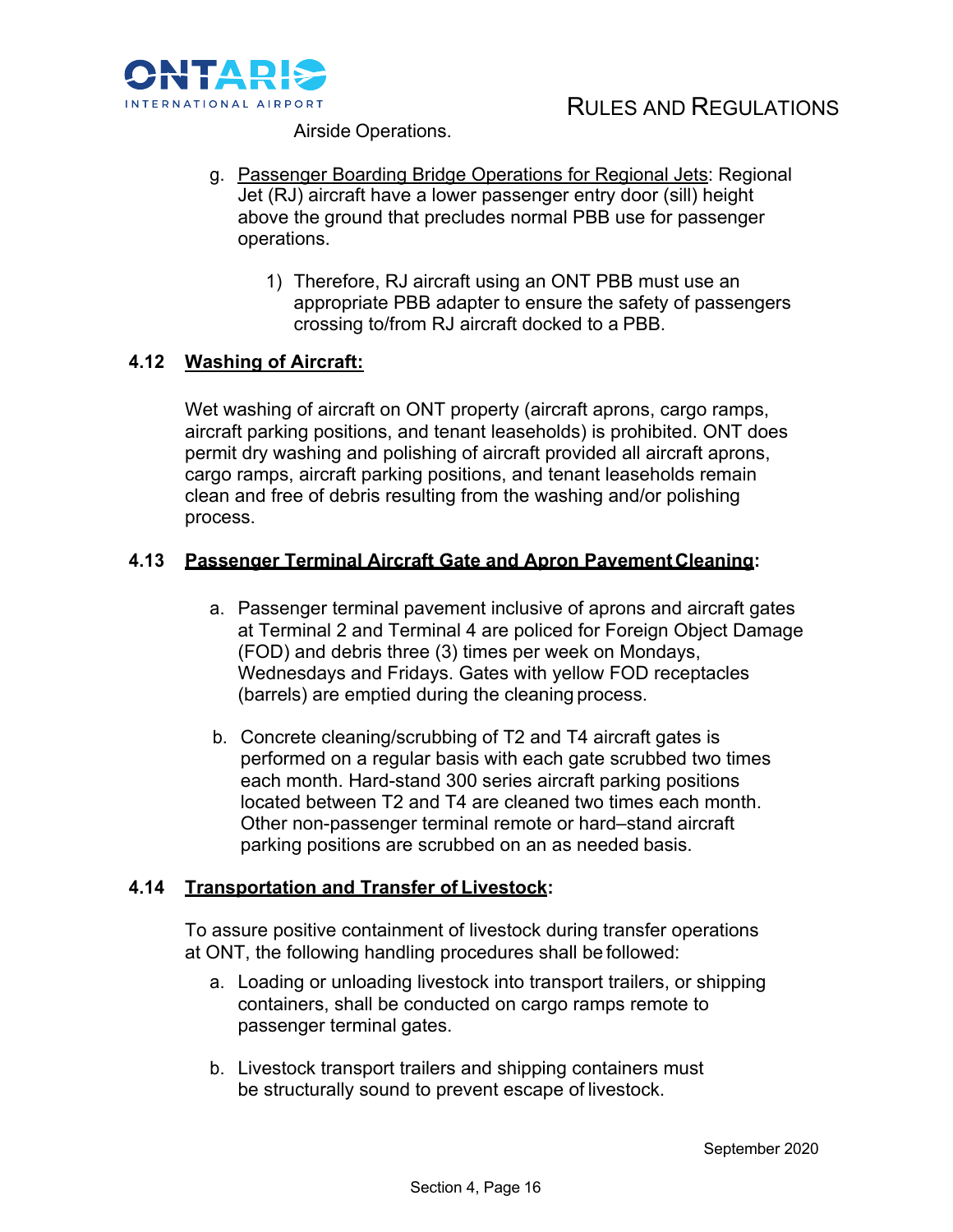

- c. Aircraft livestock transferred from aircraft directly to transport trailers must be loaded and unloaded utilizing a ramp between the vehicle and the aircraft. The ramp is to be constructed in such a manner as to prevent livestock escape.
- d. Livestock ramps must be securely fastened to both the aircraft and vehicle to prevent separation during transfer operations.
- e. Leakage of urine, feed, straw, or other debris shall not contaminate cargo ramps or aircraft parking positions and must be cleaned up and removed immediately.
- f. Airlines or aircraft ground handlers must notify ONT Airside Operations, (909) 214-7682 or (909) 214-7683, prior to commencing livestock loading/unloading activities.

## **4.15 Freight Forwarding:**

Vehicles (box trucks and vans), not designed to carry passengers, which transport baggage or freight only, shall not load or unload at ONT passenger terminal building curbs. For security reasons, freight-forwarders and airline bag delivery service companies shall utilize appropriate freight/cargo facilities for the transfer of baggage or freight. Airlines not having freight/cargo facilities are encouraged to make prior arrangement with airline and cargo handlers for the use of their facilities.

## **4.16 Aircraft Gate Hold Procedures:**

The FAA has sole responsibility for the safe and efficient flow of air traffic movement. The OIAA and ONT Airside Operations do not control gate hold or ground stop procedures. FAA National Air Traffic Management shall determine when ground stop procedures (arrivals and departures) effectONT. The FAA ONT Air Traffic Control Tower (ATCT) may implement gate hold procedures for departures whenever any of the following conditionsexist:

- a. When ONT weather or traffic conditions impose departure delays.
- b. When excess aircraft are holding on AMA awaiting takeoff, FAA ONT ATCT will broadcast gate hold instructions on FAA Automated Terminal Information Service (ATIS) 124.25 MHz.
- c. The OIAA and ONT Airside Operations requires aircraft on FAA ONT ATCT gate hold to do so with all engines shut down.